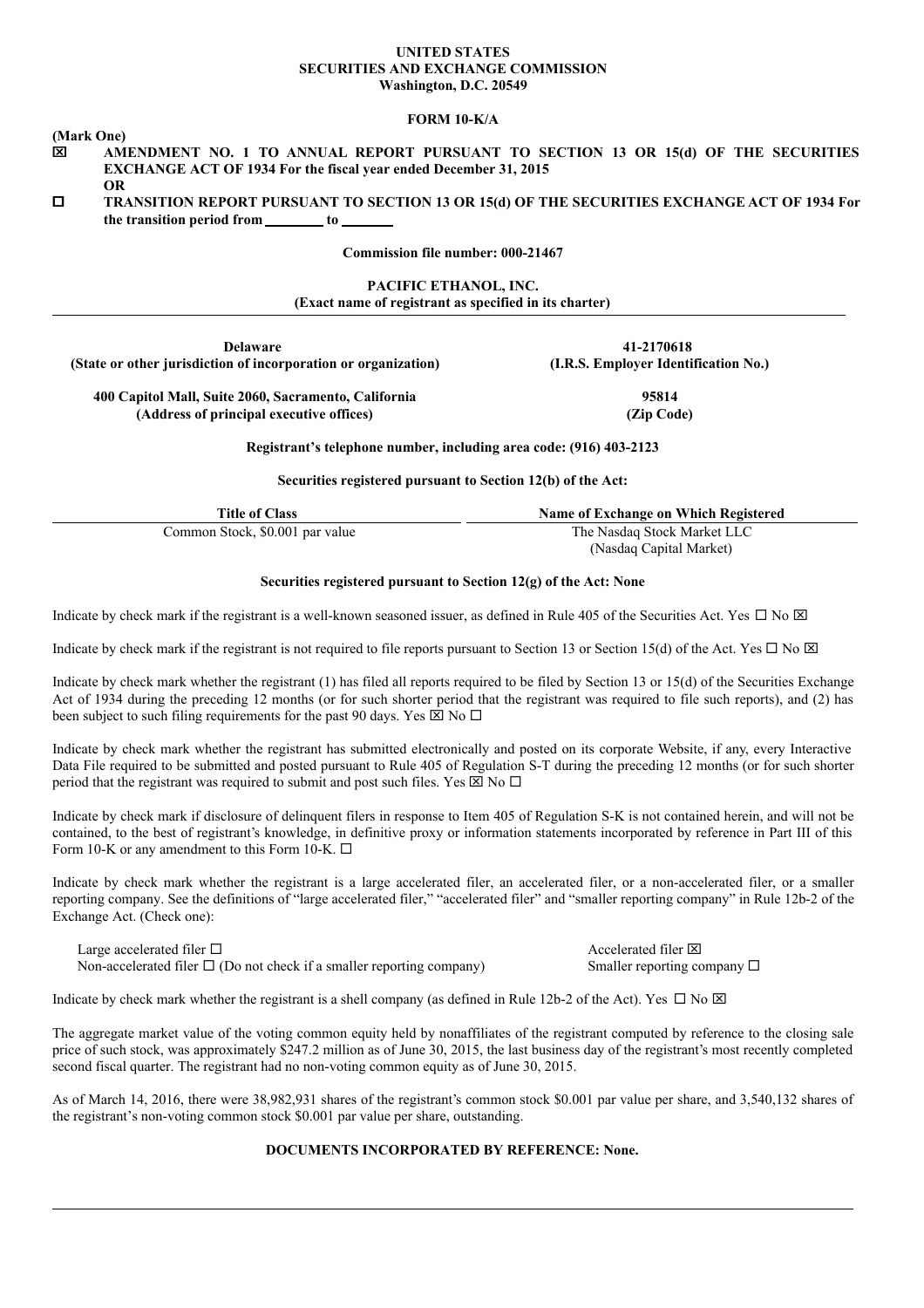## **EXPLANATORY NOTE**

This Amendment No. 1 (this "Amendment No. 1") on Form 10-K/A amends the Annual Report on Form 10-K of Pacific Ethanol, Inc. ("we," "us," or "our") for the year ended December 31, 2015 filed with the Securities and Exchange Commission on March 15, 2016 (the "Original Report").

The purpose of this Amendment No. 1 is solely to furnish the Interactive Data files as Exhibit 101, in accordance with Rule 405 of Regulation S-T, which were inadvertently excluded from the Original Report. No other changes are or have been made to the Original Report.

This Amendment No. 1 together with the Original Report constitutes our Annual Report on Form 10-K for the year ended December 31, 2015.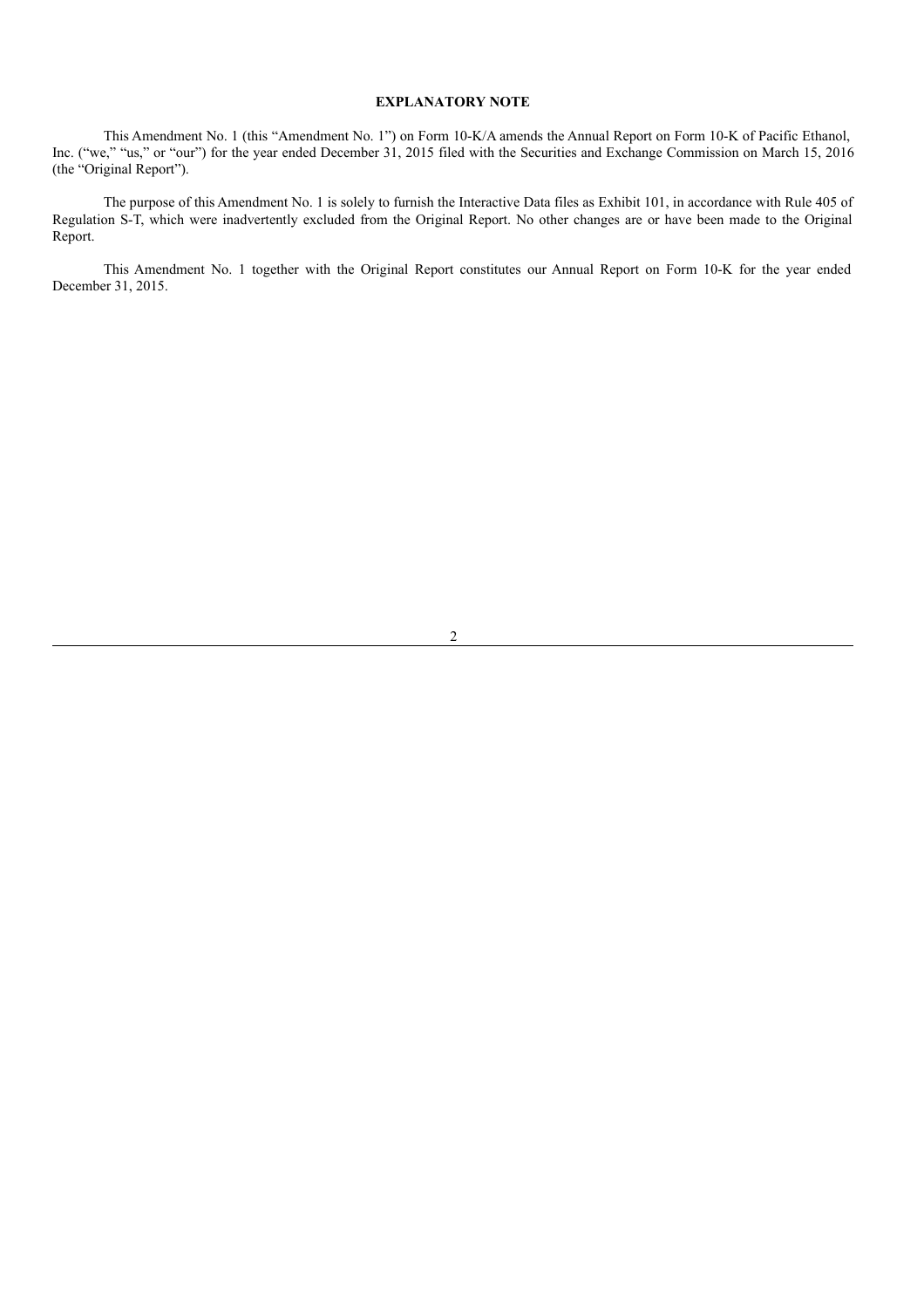# **PART IV**

## **Item 15. Exhibits, Financial Statement Schedules.**

# (a)(1) Financial Statements

See Item 8 of the registrant's Annual Report on Form 10-K filed with the Securities and Exchange Commission on March 15, 2016.

## (a)(2) Financial Statement Schedules

None.

# $(a)(3)$  Exhibits

Reference is made to the exhibits listed on the Index to Exhibits.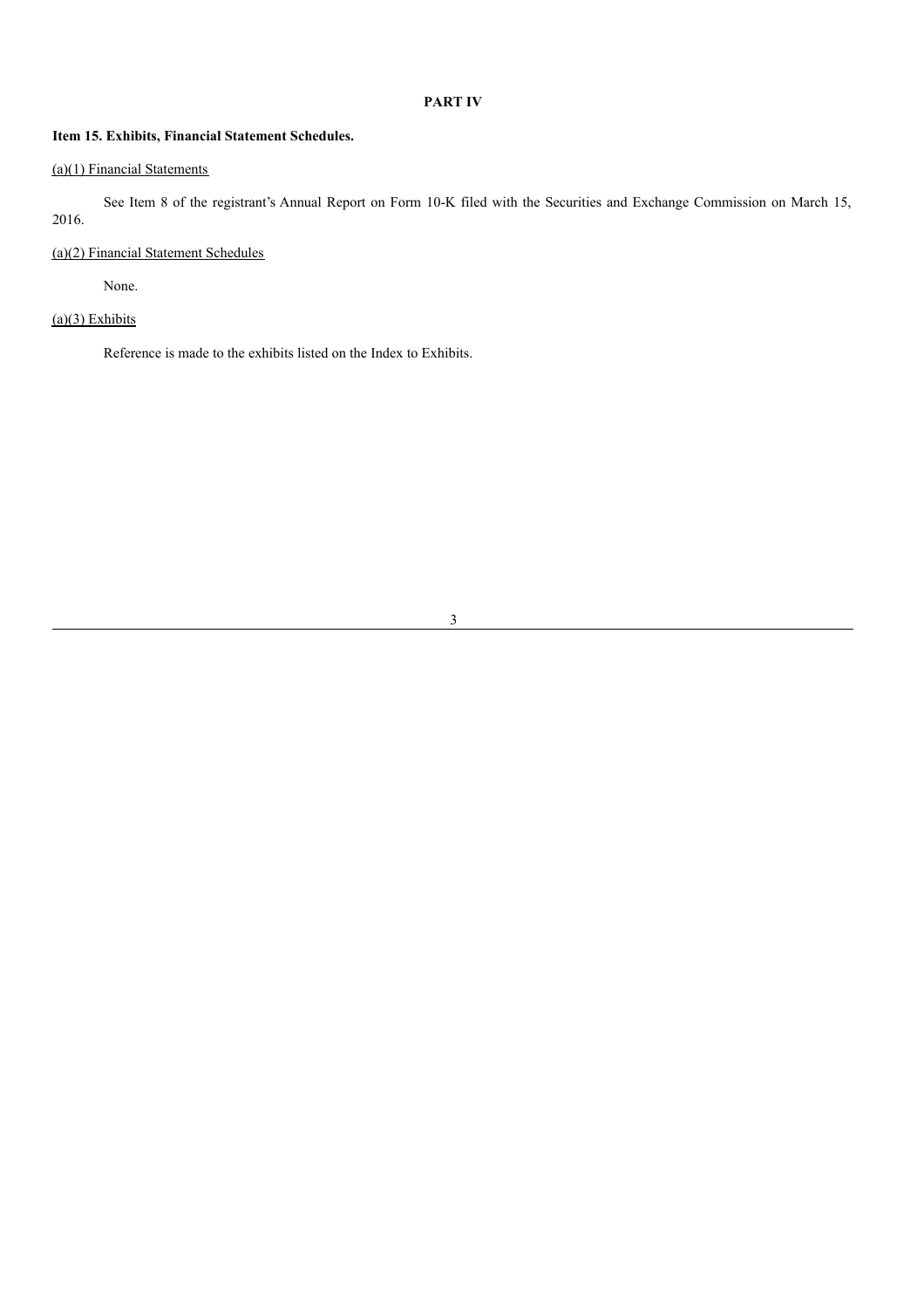|                                 |                                                                                                                                                                                                                  | <b>Where Located</b> |                    |                                 |                    |                          |
|---------------------------------|------------------------------------------------------------------------------------------------------------------------------------------------------------------------------------------------------------------|----------------------|--------------------|---------------------------------|--------------------|--------------------------|
| <b>Exhibit</b><br><b>Number</b> | Description*                                                                                                                                                                                                     | Form                 | <b>File Number</b> | <b>Exhibit</b><br><b>Number</b> | <b>Filing Date</b> | <b>Filed</b><br>Herewith |
| 2.1                             | Form of Agreement for Purchase and Sale of Units in New<br>PE Holdco LLC dated December 6, 2013 between the<br>Registrant and each of CIFC Funding 2007-III Asset-V<br>LLC and CIFC Funding 2007-IV Asset-IV LLC | $10-K$               | 000-21467          | 2.13                            | 03/31/2014         |                          |
| 2.2                             | Agreement for Purchase and Sale of Units in New PE<br>Holdco LLC dated December 10, 2013 between the<br>Registrant and Armory Fund L.P.                                                                          | $10-K$               | 000-21467          | 2.14                            | 03/31/2014         |                          |
| 2.3                             | Form of Agreement for Purchase and Sale of Units in New<br>PE Holdco LLC dated December 14, 2013 between the<br>Registrant and each of Mariner Partners, L.P. and Dee<br>River Holdings, Inc.                    | $10-K$               | 000-21467          | 2.15                            | 03/31/2014         |                          |
| 2.4                             | Agreement and Plan of Merger dated as of December 30,<br>2014 by and among Pacific Ethanol, Inc., AVR Merger<br>Sub, Inc. and Aventine Renewable Energy Holdings, Inc.                                           | $8-K$                | 000-21467          | 2.1                             | 12/31/2014         |                          |
| 2.5                             | Amendment No. 1 to Agreement and Plan of Merger dated<br>as of March 31, 2015 by and among Pacific Ethanol, Inc.,<br>AVR Merger Sub, Inc. and Aventine Renewable Energy<br>Holdings, Inc.                        | $8 - K$              | 000-21467          | 2.1                             | 04/02/2015         |                          |
| 3.1                             | <b>Certificate of Incorporation</b>                                                                                                                                                                              | $10-Q$               | 000-21467          | 3.1                             | 11/06/2015         |                          |
| 3.2                             | Certificate of Designations, Powers, Preferences and<br>Rights of the Series A Cumulative Redeemable<br>Convertible Preferred Stock                                                                              | $10-Q$               | 000-21467          | 3.2                             | 11/06/2015         |                          |
| 3.3                             | Certificate of Designations, Powers, Preferences and<br>Rights of the Series B Cumulative Convertible Preferred<br>Stock                                                                                         | $10-Q$               | 000-21467          | 3.3                             | 11/06/2015         |                          |
| 3.4                             | Certificate of Amendment to Certificate of Incorporation<br>dated June 3, 2010                                                                                                                                   | $10-Q$               | 000-21467          | 3.4                             | 11/06/2015         |                          |
| 3.5                             | Certificate of Amendment to Certificate of Incorporation<br>effective June 8, 2011                                                                                                                               | $10-Q$               | 000-21467          | 3.5                             | 11/06/2015         |                          |
| 3.6                             | Certificate of Amendment to Certificate of Incorporation<br>effective May 14, 2013                                                                                                                               | $10-Q$               | 000-21467          | 3.6                             | 11/06/2015         |                          |
| 3.7                             | Certificate of Amendment to Certificate of Incorporation<br>effective July 1, 2015                                                                                                                               | $10-Q$               | 000-21467          | 3.7                             | 11/06/2015         |                          |
| 3.8                             | Amended and Restated Bylaws                                                                                                                                                                                      | $10-Q$               | 000-21467          | 3.1                             | 11/12/2014         |                          |
| 10.1                            | 2006 Stock Incentive Plan, as amended#                                                                                                                                                                           | $S-8$                | 333-196876         | 4.1                             | 06/18/2014         |                          |
| 10.2                            | Form of Employee Restricted Stock Agreement#                                                                                                                                                                     | $8-K$                | 000-21467          | 10.2                            | 10/10/2006         |                          |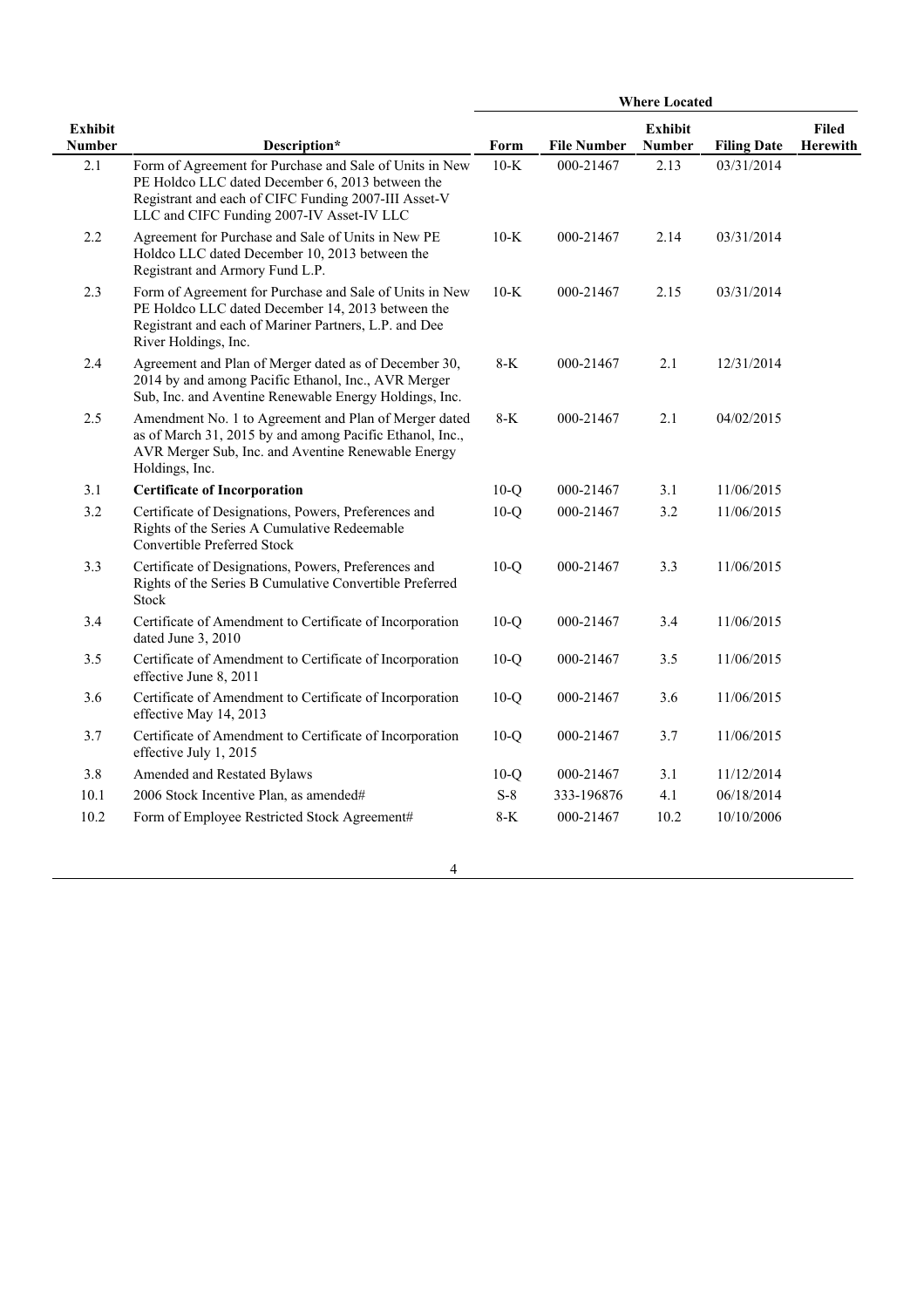|                                 |                                                                                                                                     | <b>Where Located</b> |                    |                          |                    |                          |
|---------------------------------|-------------------------------------------------------------------------------------------------------------------------------------|----------------------|--------------------|--------------------------|--------------------|--------------------------|
| <b>Exhibit</b><br><b>Number</b> | Description*                                                                                                                        | Form                 | <b>File Number</b> | Exhibit<br><b>Number</b> | <b>Filing Date</b> | <b>Filed</b><br>Herewith |
| 10.3                            | Form of Non-Employee Director Restricted Stock<br>Agreement#                                                                        | $8-K$                | 000-21467          | 10.3                     | 10/10/2006         |                          |
| 10.4                            | Amended and Restated Executive Employment Agreement<br>dated December 11, 2007 between the Registrant and Neil<br>M. Koehler#       | $8-K$                | 000-21467          | 10.3                     | 12/17/2007         |                          |
| 10.5                            | Amended and Restated Executive Employment Agreement<br>dated December 11, 2007 between the Registrant and<br>Christopher W. Wright# | $8-K$                | 000-21467          | 10.5                     | 12/17/2007         |                          |
| 10.6                            | Amended and Restated Executive Employment Agreement<br>dated November 25, 2009 between the Registrant and<br>Bryon T. McGregor#     | $8-K$                | 000-21467          | 10.1                     | 11/27/2009         |                          |
| 10.7                            | Executive Employment Agreement dated January 6, 2013<br>between the Registrant and Michael D. Kandris#                              | $8-K$                | 000-21467          | 10.1                     | 01/10/2013         |                          |
| 10.8                            | Amended and Restated Executive Employment Agreement<br>dated October 1, 2012 between the Registrant and Paul P.<br>Kohler#          | $10-K$               | 000-21467          | 10.11                    | 03/31/2014         |                          |
| 10.9                            | Employment Agreement dated November 12, 2012<br>between the Registrant and James R. Sneed#                                          | $10-K$               | 000-21467          | 10.12                    | 03/31/2014         |                          |
| 10.10                           | Pacific Ethanol, Inc. 2015 Short-Term Incentive Plan<br>Description#                                                                | $10-K$               | 000-21467          | 10.10                    | 03/15/2016         |                          |
| 10.11                           | Form of Indemnity Agreement between the Registrant and<br>each of its Executive Officers and Directors#                             | $10-K$               | 000-21467          | 10.46                    | 03/31/2010         |                          |
| 10.12                           | Warrant dated March 27, 2008 issued by the Registrant to<br>Lyles United, LLC                                                       | $8-K$                | 000-21467          | 10.3                     | 03/27/2008         |                          |
| 10.13                           | Registration Rights Agreement dated March 27, 2008<br>between the Registrant and Lyles United, LLC                                  | $8-K$                | 000-21467          | 10.4                     | 03/27/2008         |                          |
| 10.14                           | Letter Agreement dated March 27, 2008 between the<br>Registrant and Lyles United, LLC                                               | 8-K                  | 000-21467          | 10.5                     | 03/27/2008         |                          |
| 10.15                           | Letter Agreement dated May 22, 2008 among the<br>Registrant, Neil M. Koehler, Bill Jones, Paul P. Koehler<br>and Thomas D. Koehler# | 8-K                  | 000-21467          | 10.3                     | 05/23/2008         |                          |
| 10.16                           | Form of Warrant dated May 23, 2008 issued by the<br>Registrant                                                                      | $8-K$                | 000-21467          | 10.2                     | 05/23/2008         |                          |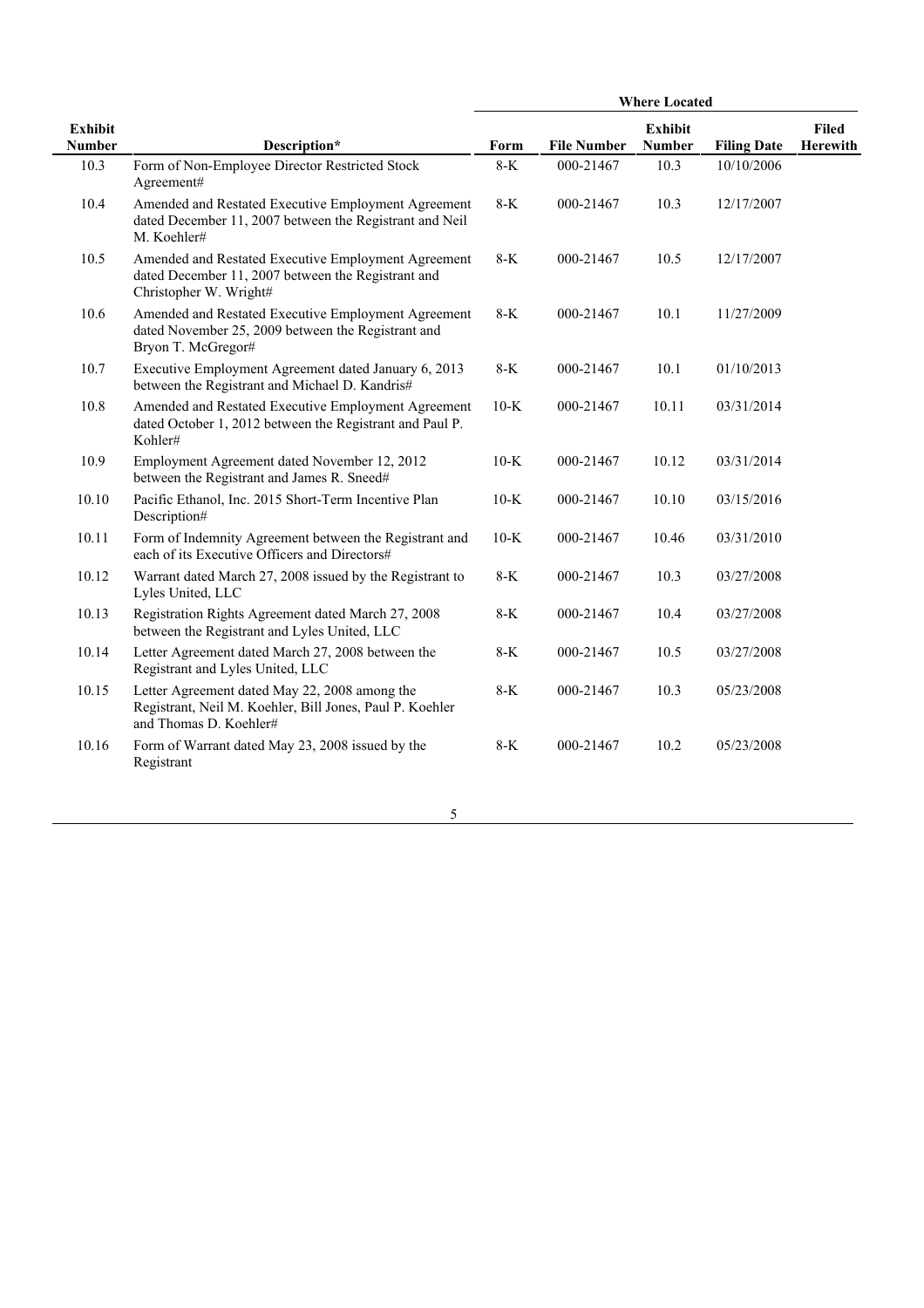|                                 |                                                                                                                                                                                                                                                                      | <b>Where Located</b> |                    |                                 |                    |                          |
|---------------------------------|----------------------------------------------------------------------------------------------------------------------------------------------------------------------------------------------------------------------------------------------------------------------|----------------------|--------------------|---------------------------------|--------------------|--------------------------|
| <b>Exhibit</b><br><b>Number</b> | Description*                                                                                                                                                                                                                                                         | Form                 | <b>File Number</b> | <b>Exhibit</b><br><b>Number</b> | <b>Filing Date</b> | <b>Filed</b><br>Herewith |
| 10.17                           | Amended and Restated Loan and Security Agreement<br>dated May 4, 2012 among Kinergy Marketing LLC, Pacific<br>Ag. Products, LLC, the parties thereto from time to time as<br>Lenders, Wells Fargo Bank, National Association and<br>Wells Fargo Capital Finance, LLC | $8-K$                | 000-21467          | 10.1                            | 05/08/2012         |                          |
| 10.18                           | Amendment No. 1 to Amended and Restated Loan and<br>Security Agreement dated December 4, 2013 among<br>Kinergy Marketing LLC, Pacific Ag. Products, LLC and<br>Wells Fargo Capital Finance, LLC                                                                      | $8-K$                | 000-21467          | 10.3                            | 07/06/2015         |                          |
| 10.19                           | Amendment No. 2 to Amended and Restated Loan and<br>Security Agreement dated December 29, 2014 among<br>Kinergy Marketing LLC, Pacific Ag. Products, LLC and<br>Wells Fargo Capital Finance, LLC                                                                     | $8-K$                | 000-21467          | 10.2                            | 07/06/2015         |                          |
| 10.20                           | Amendment No. 3 to Amended and Restated Loan and<br>Security Agreement dated July 1, 2015 among Kinergy<br>Marketing LLC, Pacific Ag. Products, LLC and Wells<br>Fargo Capital Finance, LLC                                                                          | $8-K$                | 000-21467          | 10.1                            | 07/06/2015         |                          |
| 10.21                           | Amendment No. 4 to Amended and Restated Loan and<br>Security Agreement dated December 11, 2015 among<br>Kinergy Marketing LLC, Pacific Ag. Products, LLC and<br>Wells Fargo Capital Finance, LLC                                                                     | $10-K$               | 000-21467          | 10.21                           | 03/15/2016         |                          |
| 10.22                           | Amendment No. 5 to Amended and Restated Loan and<br>Security Agreement dated December 28, 2015 among<br>Kinergy Marketing LLC, Pacific Ag. Products, LLC and<br>Wells Fargo Capital Finance, LLC                                                                     | $10-K$               | 000-21467          | 10.22                           | 03/15/2016         |                          |
| 10.23                           | Amended and Restated Guarantee dated May 4, 2012 by<br>the Registrant in favor of Wells Fargo Capital Finance,<br>LLC for and on behalf of Lenders                                                                                                                   | $8-K$                | 000-21467          | 10.2                            | 05/08/2012         |                          |
| 10.24                           | Form of Warrants dated December 13, 2011 issued by the<br>Registrant                                                                                                                                                                                                 | $8-K/A$              | 000-21467          | 10.2                            | 12/12/2011         |                          |
| 10.25                           | Form of Series I Warrants issued by the Registrant on July<br>3, 2012                                                                                                                                                                                                | 8-K                  | 000-21467          | 10.1                            | 06/28/2012         |                          |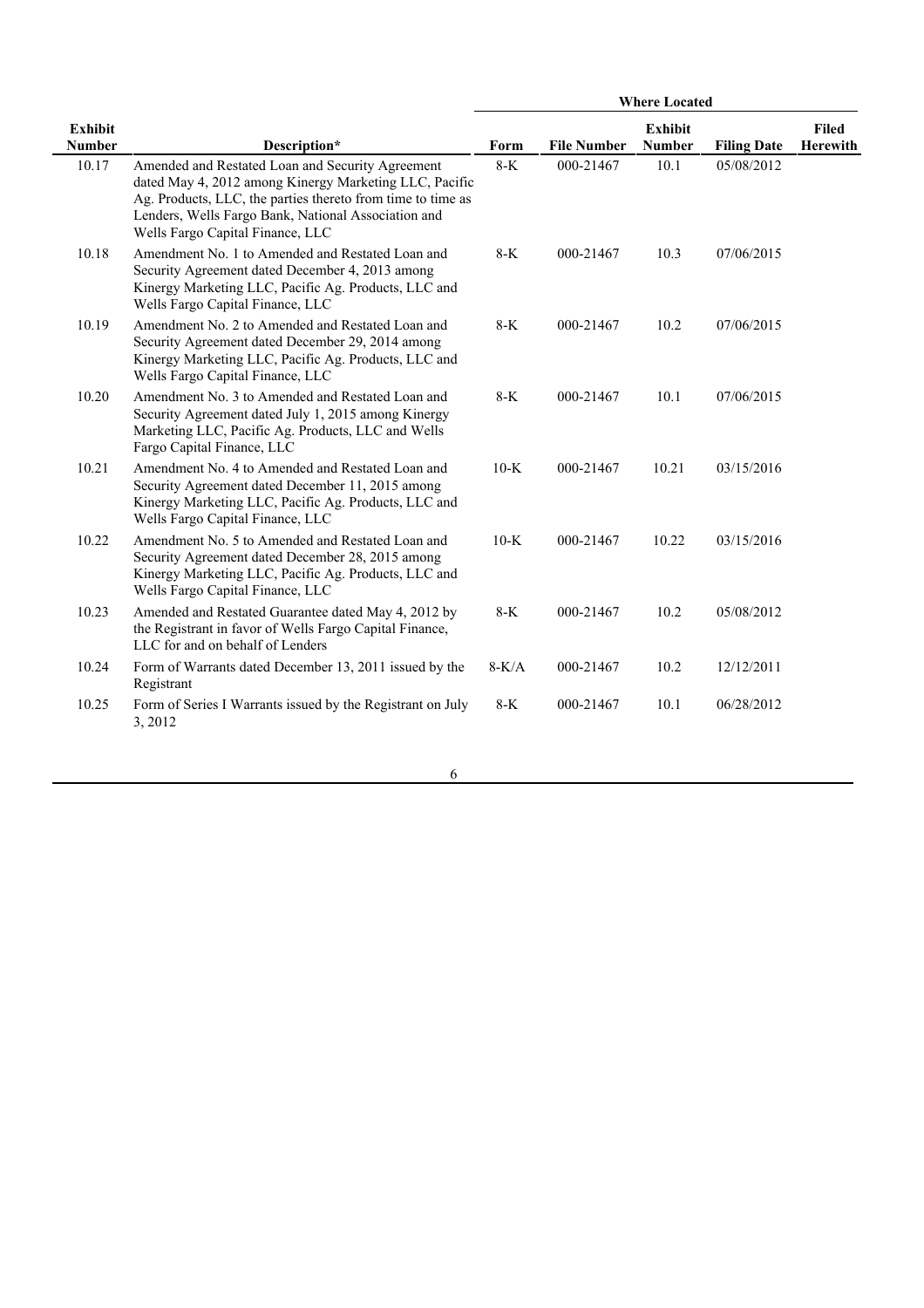|                                 |                                                                                                                                                                                                                                                                                                                                                                                          | <b>Where Located</b> |                    |                                 |                    |                          |
|---------------------------------|------------------------------------------------------------------------------------------------------------------------------------------------------------------------------------------------------------------------------------------------------------------------------------------------------------------------------------------------------------------------------------------|----------------------|--------------------|---------------------------------|--------------------|--------------------------|
| <b>Exhibit</b><br><b>Number</b> | Description*                                                                                                                                                                                                                                                                                                                                                                             | Form                 | <b>File Number</b> | <b>Exhibit</b><br><b>Number</b> | <b>Filing Date</b> | <b>Filed</b><br>Herewith |
| 10.26                           | Second Amended and Restated Credit Agreement dated<br>October 29, 2012 among Pacific Ethanol Holding Co.<br>LLC, Pacific Ethanol Madera LLC, Pacific Ethanol<br>Columbia, LLC, Pacific Ethanol Stockton LLC, Pacific<br>Ethanol Magic Valley, LLC, the Lenders referred to<br>therein, Wells Fargo Bank, N.A. and Amarillo National<br>Bank                                              | $10-Q$               | 000-21467          | 10.6                            | 11/14/2012         |                          |
| 10.27                           | First Amendment to Second Amended and Restated Credit<br>Agreement dated January 4, 2013 among Pacific Ethanol<br>Holding Co. LLC, Pacific Ethanol Madera LLC, Pacific<br>Ethanol Columbia, LLC, Pacific Ethanol Stockton LLC,<br>Pacific Ethanol Magic Valley, LLC, the Lenders referred<br>to therein, Wells Fargo Bank, N.A. and the other parties<br>identified therein              | $S-1$                | 333-189713         | 10.44                           | 06/28/2013         |                          |
| 10.28                           | Second Amendment to Second Amended and Restated<br>Credit Agreement dated March 28, 2013 among Pacific<br>Ethanol Holding Co. LLC, Pacific Ethanol Madera LLC,<br>Pacific Ethanol Columbia, LLC, Pacific Ethanol Stockton<br>LLC, Pacific Ethanol Magic Valley, LLC, the Lenders<br>referred to therein, Wells Fargo Bank, N.A. and the other<br>parties identified therein              | $10-K$               | 000-21467          | 10.28                           | 03/15/2016         |                          |
| 10.29                           | Third Amendment to Second Amended and Restated Credit<br>Agreement dated April 1, 2014 among Pacific Ethanol<br>Holding Co. LLC, Pacific Ethanol Madera LLC, Pacific<br>Ethanol Columbia, LLC, Pacific Ethanol Stockton LLC,<br>Pacific Ethanol Magic Valley, LLC, the Lenders referred<br>to therein, Wells Fargo Bank, N.A. and the other parties<br>identified therein                | $8-K$                | 000-21467          | 10.2                            | 04/01/2014         |                          |
| 10.30                           | Fourth Amendment to Second Amended and Restated<br>Credit Agreement dated January 30, 2016 among Pacific<br>Ethanol Holding Co. LLC, Pacific Ethanol Madera LLC,<br>Pacific Ethanol Columbia, LLC, Pacific Ethanol Stockton<br>LLC, Pacific Ethanol Magic Valley, LLC, PE Op Co., the<br>Lenders referred to therein, Wells Fargo Bank, N.A. and<br>the other parties identified therein | $10-K$               | 000-21467          | 10.30                           | 03/15/2016         |                          |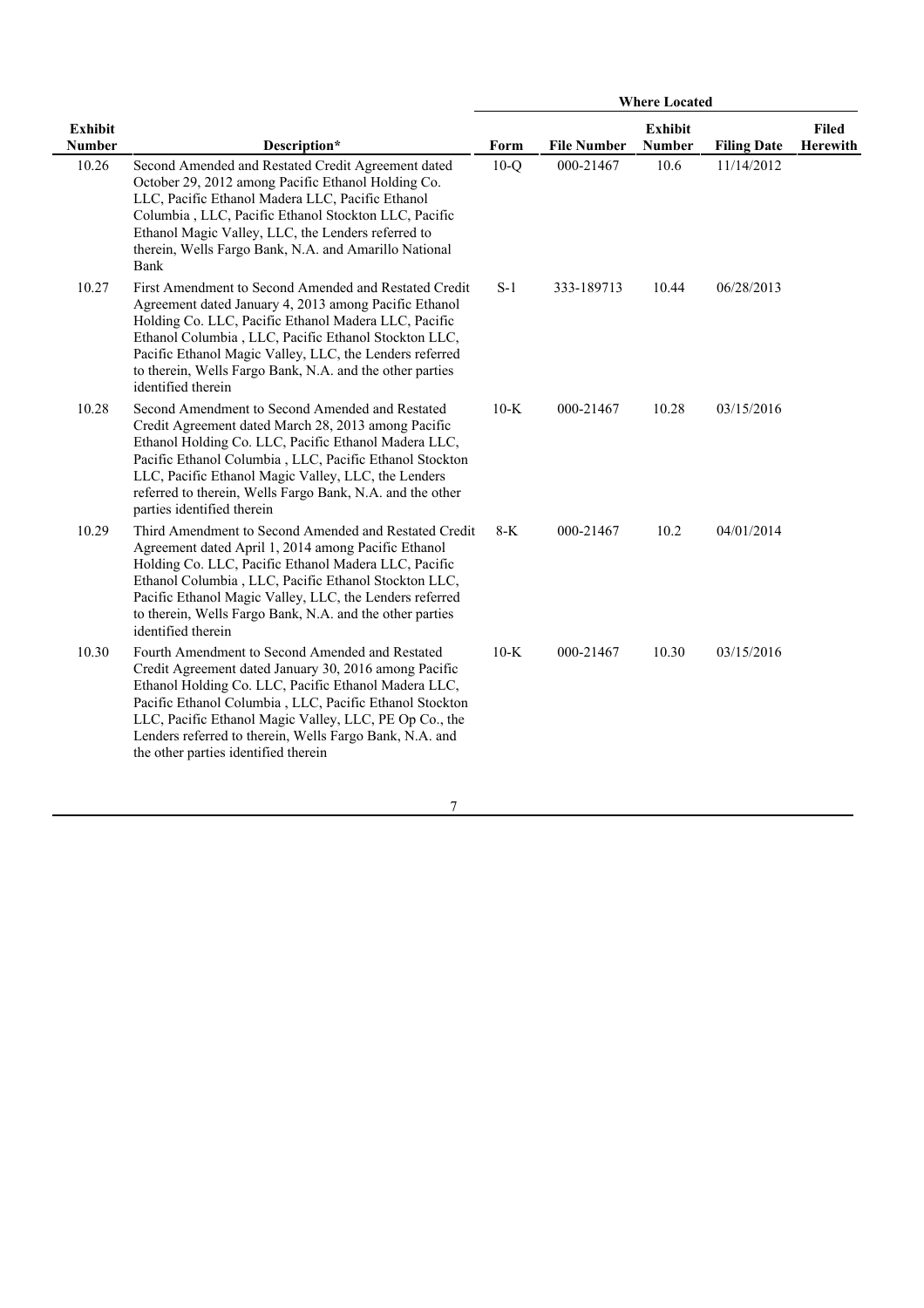|                                 |                                                                                                                                                                                                                                                                                                                                                                                          | <b>Where Located</b> |                    |                                 |                    |                          |
|---------------------------------|------------------------------------------------------------------------------------------------------------------------------------------------------------------------------------------------------------------------------------------------------------------------------------------------------------------------------------------------------------------------------------------|----------------------|--------------------|---------------------------------|--------------------|--------------------------|
| <b>Exhibit</b><br><b>Number</b> | Description*                                                                                                                                                                                                                                                                                                                                                                             | Form                 | <b>File Number</b> | <b>Exhibit</b><br><b>Number</b> | <b>Filing Date</b> | <b>Filed</b><br>Herewith |
| 10.31                           | Fifth Amendment to Second Amended and Restated Credit<br>Agreement dated February 26, 2016 among Pacific Ethanol<br>Holding Co. LLC, Pacific Ethanol Madera LLC, Pacific<br>Ethanol Columbia, LLC, Pacific Ethanol Stockton LLC,<br>Pacific Ethanol Magic Valley, LLC, PE Op Co., the<br>Lenders referred to therein, Wells Fargo Bank, N.A. and<br>the other parties identified therein | $10-K$               | 000-21467          | 10.31                           | 03/15/2016         |                          |
| 10.32                           | Lender Assignment Agreement dated June 9, 2014 between<br>Pacific Ethanol, Inc. and CWD OC 522 Master Fund, Ltd.                                                                                                                                                                                                                                                                         | $8-K$                | 000-21467          | 10.1                            | 06/10/2014         |                          |
| 10.33                           | Lender Assignment Agreement dated June 9, 2014 between<br>Pacific Ethanol, Inc. and Candlewood Special Situations<br>Master Fund, Ltd.                                                                                                                                                                                                                                                   | $8-K$                | 000-21467          | 10.2                            | 06/10/2014         |                          |
| 10.34                           | Agreement for Purchase and Sale of Loans and Assignment<br>of Commitment dated June 9, 2014 between Pacific<br>Ethanol, Inc. and Candlewood Credit Value Master Fund<br>II, L.P.                                                                                                                                                                                                         | $8-K$                | 000-21467          | 10.3                            | 06/10/2014         |                          |
| 10.35                           | Letter Agreement dated May 23, 2014 among the<br>Registrant and the holders of the Registrant's Series B<br>Cumulative Convertible Preferred Stock                                                                                                                                                                                                                                       | $8-K$                | 000-21467          | 10.1                            | 05/28/2014         |                          |
| 10.36                           | Stockholders Agreement dated December 30, 2014<br>between Pacific Ethanol, Inc. and the parties identified<br>therein                                                                                                                                                                                                                                                                    | $8-K$                | 000-21467          | 10.1                            | 12/31/2014         |                          |
| 10.37                           | Stockholders Agreement dated December 30, 2014<br>between Pacific Ethanol, Inc. and Credit Suisse Securities<br>(USA) LLC                                                                                                                                                                                                                                                                | $8-K$                | 000-21467          | 10.2                            | 12/31/2014         |                          |
| 10.38                           | Amended and Restated Senior Secured Term Loan Credit<br>Agreement dated September 24, 2012 among Aventine<br>Renewable Energy Holdings, Inc., the lenders from time to<br>time party thereto, and Citibank, N.A.                                                                                                                                                                         | $S-4$                | 333-201879         | 10.1                            | 02/04/2015         |                          |
| 10.39                           | Incremental Amendment dated June 18, 2013 among<br>Aventine Renewable Energy Holdings, Inc., the lenders<br>identified therein, and Citibank, N.A.                                                                                                                                                                                                                                       | $S-4$                | 333-201879         | 10.2                            | 02/04/2015         |                          |
| 10.40                           | Loan and Security Agreement dated September 17, 2014<br>among Aventine Renewable Energy, Inc., the lenders from<br>time to time party thereto, Midcap Financial, LLC and<br>Alostar Bank of Commerce                                                                                                                                                                                     | $S-4$                | 333-201879         | 10.3                            | 02/04/2015         |                          |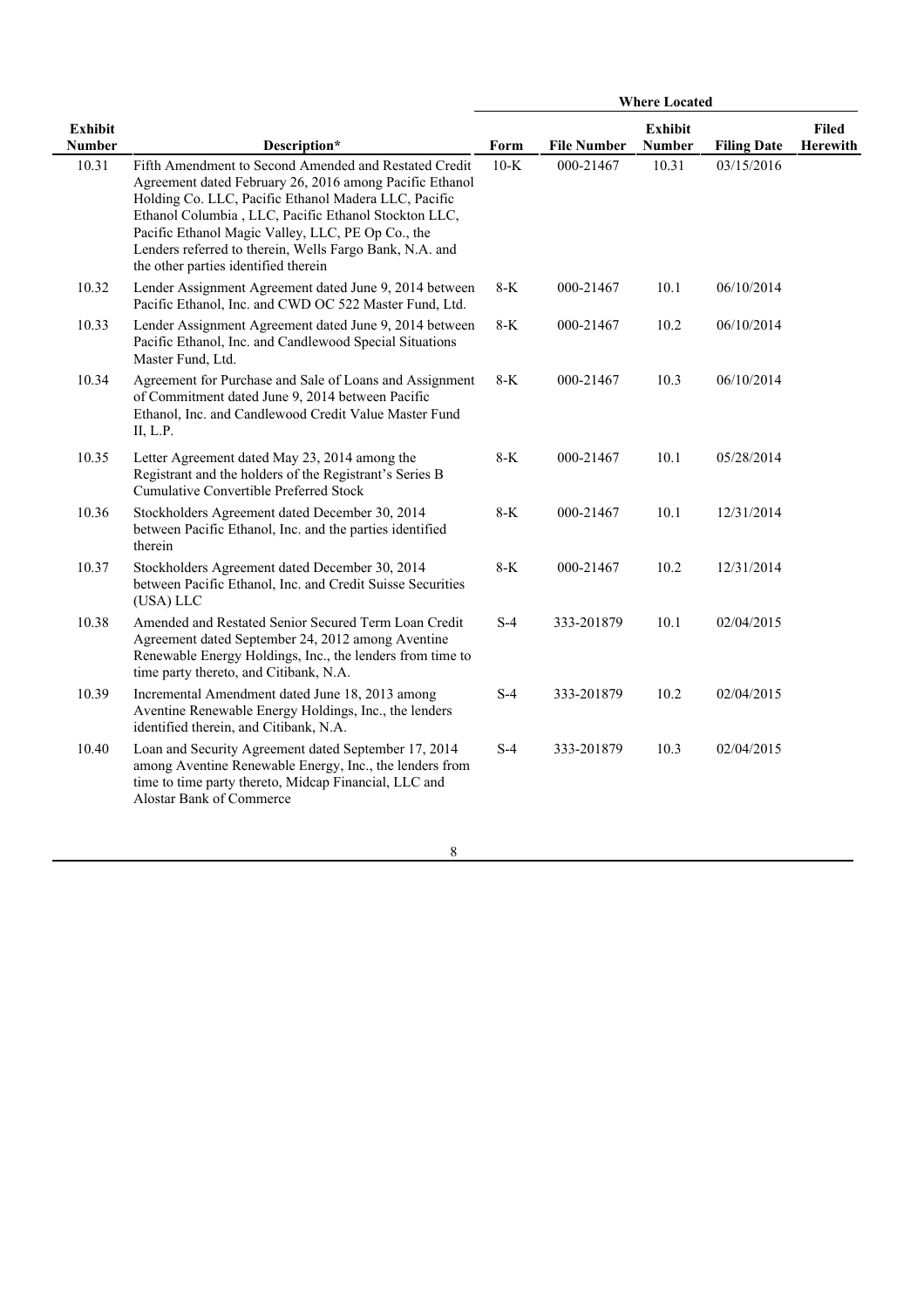|                                 |                                                                                                                                                                                        | <b>Where Located</b> |                    |                                 |                    |                                 |
|---------------------------------|----------------------------------------------------------------------------------------------------------------------------------------------------------------------------------------|----------------------|--------------------|---------------------------------|--------------------|---------------------------------|
| <b>Exhibit</b><br><b>Number</b> | Description*                                                                                                                                                                           | Form                 | <b>File Number</b> | <b>Exhibit</b><br><b>Number</b> | <b>Filing Date</b> | <b>Filed</b><br><b>Herewith</b> |
| 14.1                            | Code of Ethics                                                                                                                                                                         | $8-K$                | 000-21467          | 14.1                            | 07/06/2015         |                                 |
| 21.1                            | Subsidiaries of the Registrant                                                                                                                                                         | $10-K$               | 000-21467          | 21.1                            | 03/15/2016         |                                 |
| 23.1                            | Consent of Independent Registered Public Accounting<br>Firm                                                                                                                            | $10-K$               | 000-21467          | 23.1                            | 03/15/2016         |                                 |
| 23.2                            | Consent of Independent Registered Public Accounting<br>Firm                                                                                                                            | $10-K$               | 000-21467          | 23.2                            | 03/15/2016         |                                 |
| 31.1                            | Certification Required by Rule 13a-14(a) of the Securities<br>Exchange Act of 1934, as amended, as Adopted Pursuant to<br>Section 302 of the Sarbanes-Oxley Act of 2002                | $10-K$               | 000-21467          | 31.1                            | 03/15/2016         |                                 |
| 31.2                            | Certification Required by Rule 13a-14(a) of the Securities<br>Exchange Act of 1934, as amended, as Adopted Pursuant to<br>Section 302 of the Sarbanes-Oxley Act of 2002                | $10-K$               | 000-21467          | 31.2                            | 03/15/2016         |                                 |
| 31.3                            | Certification Required by Rule 13a-14(a) of the Securities<br>Exchange Act of 1934, as amended, as Adopted Pursuant to<br>Section 302 of the Sarbanes-Oxley Act of 2002                |                      |                    |                                 |                    | X                               |
| 31.4                            | Certification Required by Rule 13a-14(a) of the Securities<br>Exchange Act of 1934, as amended, as Adopted Pursuant to<br>Section 302 of the Sarbanes-Oxley Act of 2002                |                      |                    |                                 |                    | X                               |
| 32.1                            | Certification of Chief Executive Officer and Chief<br>Financial Officer Pursuant to 18 U.S.C. Section 1350, as<br>Adopted Pursuant to Section 906 of the Sarbanes-Oxley<br>Act of 2002 | $10-K$               | 000-21467          | 32.1                            | 03/15/2016         |                                 |
| 101.INS                         | <b>XBRL Instance Document</b>                                                                                                                                                          |                      |                    |                                 |                    | X                               |
| 101.SCH                         | XBRL Taxonomy Extension Schema                                                                                                                                                         |                      |                    |                                 |                    | $\mathbf X$                     |
| 101.CAL                         | XBRL Taxonomy Extension Calculation Linkbase                                                                                                                                           |                      |                    |                                 |                    | X                               |
| 101.DEF                         | XBRL Taxonomy Extension Definition Linkbase                                                                                                                                            |                      |                    |                                 |                    | $\mathbf X$                     |
| 101.LAB                         | XBRL Taxonomy Extension Label Linkbase                                                                                                                                                 |                      |                    |                                 |                    | $\mathbf X$                     |
| 101.PRE                         | XBRL Taxonomy Extension Presentation Linkbase                                                                                                                                          |                      |                    |                                 |                    | $\mathbf X$                     |

 $(\#)$  A contract, compensatory plan or arrangement to which a director or executive officer is a party or in which one or more directors or executive officers are eligible to participate.

**\_\_\_\_\_\_\_\_\_\_\_\_\_\_\_**

(\*) Certain of the agreements filed as exhibits contain representations and warranties made by the parties thereto. The assertions embodied in such representations and warranties are not necessarily assertions of fact, but a mechanism for the parties to allocate risk. Accordingly, investors should not rely on the representations and warranties as characterizations of the actual state of facts or for any other purpose at the time they were made or otherwise.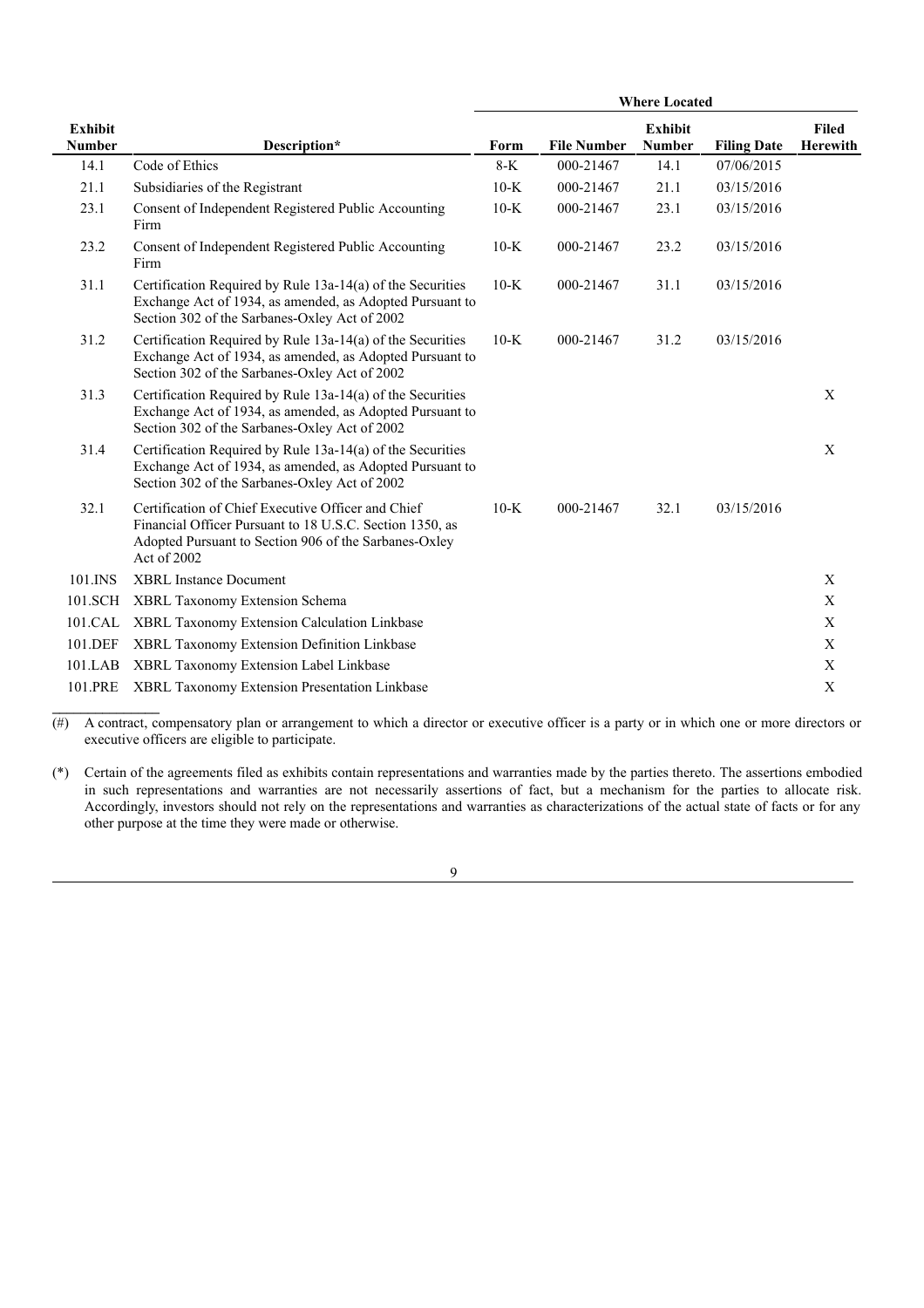# **SIGNATURES**

Pursuant to the requirements of Section 13 or 15(d) of the Securities Exchange Act of 1934, the registrant has duly caused this report to be signed on its behalf by the undersigned, thereunto duly authorized on this 15th day of March, 2016.

# PACIFIC ETHANOL, INC.

/s/ NEIL M. KOEHLER Neil M. Koehler President and Chief Executive Officer

Pursuant to the requirements of the Securities Exchange Act of 1934, this report has been signed below by the following persons on behalf of the Registrant and in the capacities and on the dates indicated.

| <b>Signature</b>                                | <b>Title</b>                                                                     | Date           |
|-------------------------------------------------|----------------------------------------------------------------------------------|----------------|
| /s/ WILLIAM L. JONES<br>William L. Jones        | Chairman of the Board and Director                                               | March 15, 2016 |
| /s/ NEIL M. KOEHLER<br>Neil M. Koehler          | President, Chief Executive Officer<br>(Principal Executive Officer) and Director | March 15, 2016 |
| <b>S BRYON T. MCGREGOR</b><br>Bryon T. McGregor | <b>Chief Financial Officer</b><br>(Principal Financial and Accounting Officer)   | March 15, 2016 |
| /s/ MICHAEL D. KANDRIS<br>Michael D. Kandris    | Chief Operating Officer and Director                                             | March 15, 2016 |
| <b>S TERRY L. STONE</b><br>Terry L. Stone       | Director                                                                         | March 15, 2016 |
| /s/ JOHN L. PRINCE<br>John L. Prince            | Director                                                                         | March 15, 2016 |
| <b>S DOUGLAS L. KIETA</b><br>Douglas L. Kieta   | Director                                                                         | March 15, 2016 |
| /s/ LARRY D. LAYNE<br>Larry D. Layne            | Director                                                                         | March 15, 2016 |
|                                                 |                                                                                  |                |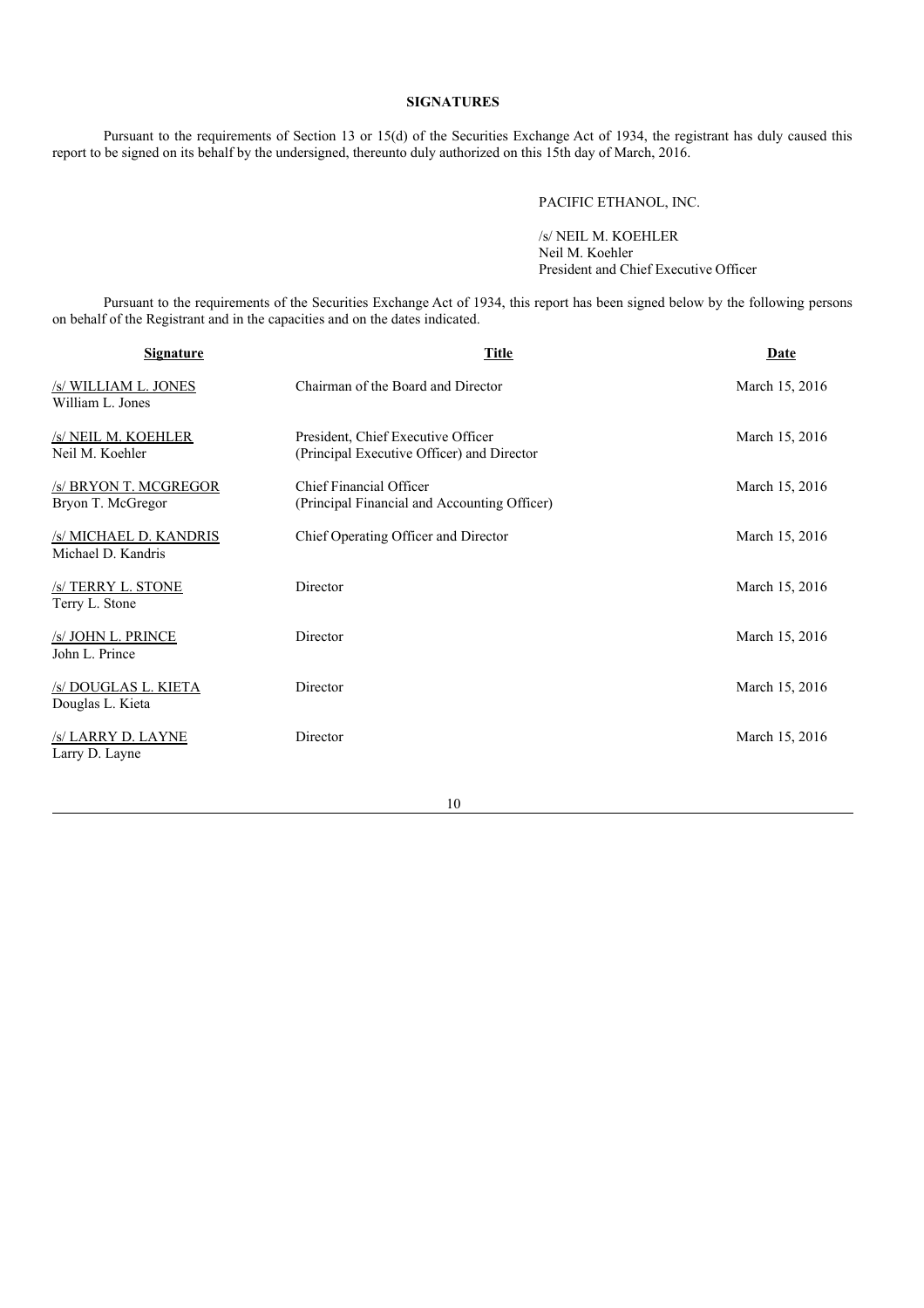# **EXHIBITS FILED WITH THIS REPORT**

## **Exhibit Number Description**

- 31.3 Certification Required by Rule 13a-14(a) of the Securities Exchange Act of 1934, as amended, as Adopted Pursuant to Section 302 of the Sarbanes-Oxley Act of 2002
- 31.4 Certification Required by Rule 13a-14(a) of the Securities Exchange Act of 1934, as amended, as Adopted Pursuant to Section 302 of the Sarbanes-Oxley Act of 2002
- 101.INS XBRL Instance Document
- 101.SCH XBRL Taxonomy Extension Schema
- 101.CAL XBRL Taxonomy Extension Calculation Linkbase
- 101.DEF XBRL Taxonomy Extension Definition Linkbase
- 101.LAB XBRL Taxonomy Extension Label Linkbase
- 101.PRE XBRL Taxonomy Extension Presentation Linkbase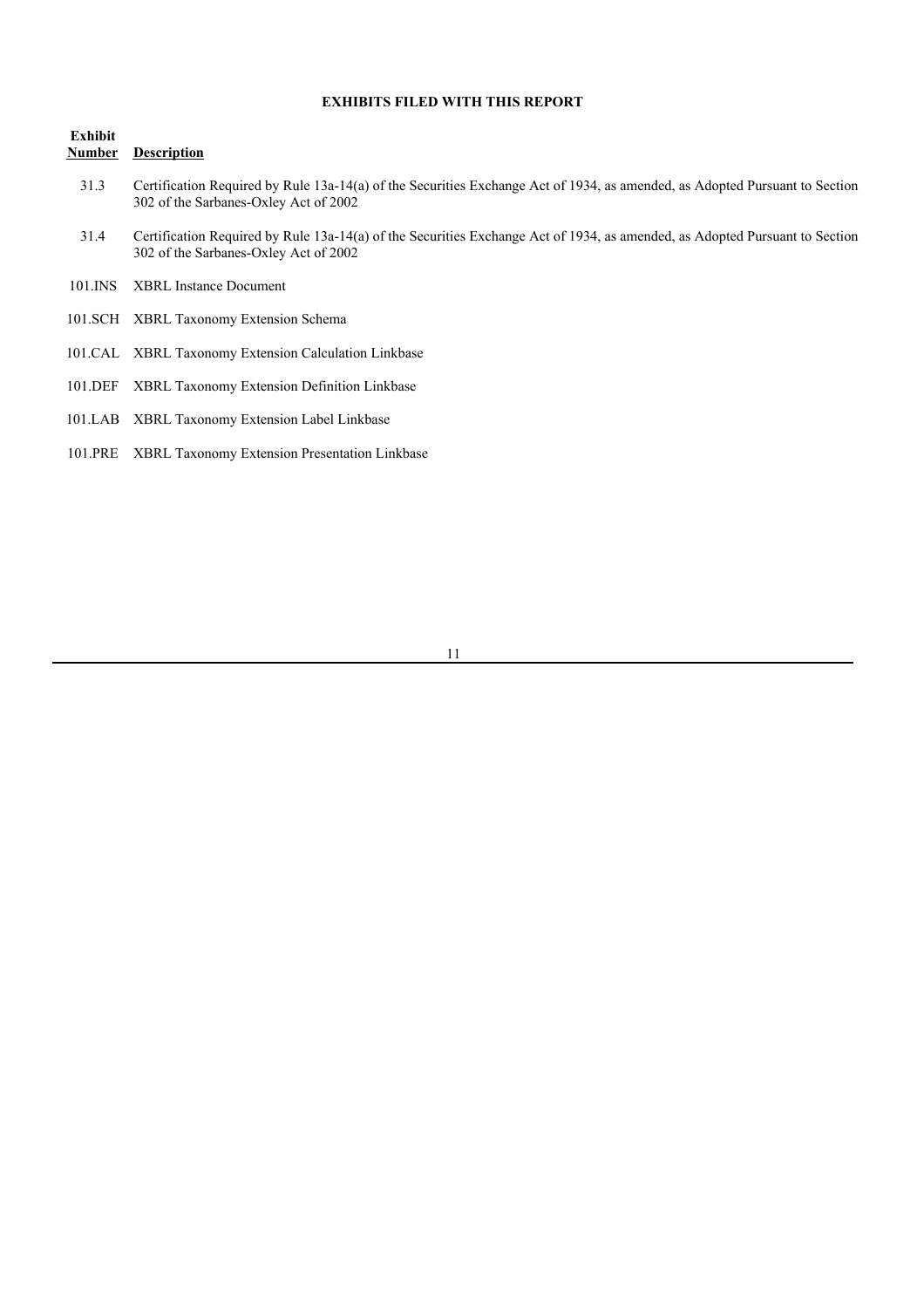### **CERTIFICATION**

I, Neil M. Koehler, certify that:

1. I have reviewed this Amendment No. 1 to Annual Report on Form 10-K/A of Pacific Ethanol, Inc.;

2. Based on my knowledge, this report does not contain any untrue statement of a material fact or omit to state a material fact necessary to make the statements made, in light of the circumstances under which such statements were made, not misleading with respect to the period covered by this report;

3. [Intentionally omitted];

4. [Intentionally omitted]; and

5. [Intentionally omitted].

Date: March 15, 2016

/s/ NEIL M. KOEHLER Neil M. Koehler President and Chief Executive Officer (Principal Executive Officer)